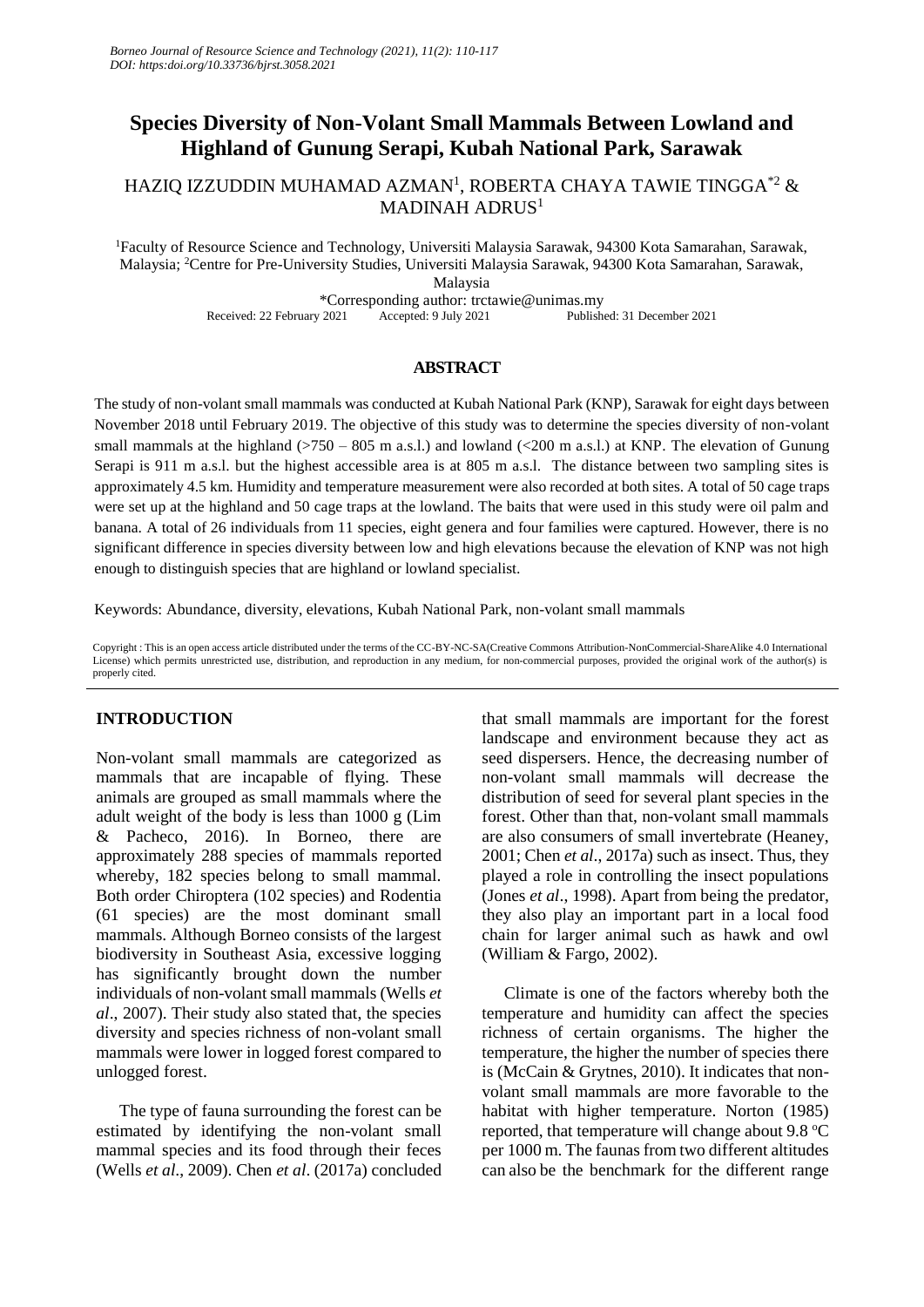of species diversity. The different types of plant at higher elevation perhaps may be able to differentiate the species of non-volant small mammals (Körner, 2007). Furthermore, the vegetation type can be connected to the availability of food resources to those organisms.

Due to these factors, it is important to conduct a study about the differences in species diversity between highland and lowland of the selected mountain, Gunung Serapi. There have been numerous studies in these topics, but the importance of conservation among Sarawak resident in terms of enforcement and awareness is currently very low. Sarawak is ranked  $12<sup>th</sup>$  for its unique and diversity of species by National Biodiversity Index in 2008. However, excessive human activities have decreased the biodiversity from year to year. Kamri (2013) reported that from 2002 to 2009, Malaysia has the highest rate of plant extinction in Asia. Forest in Borneo has decreased by 10.2 % via deforestation and land degradation every year (Hon & Shibata, 2013).

This study also can aid the conservation efforts by focusing on a specific area that become the habitat for rare and endangered species apart as revision for future conservation management purposes in this area. It helps different stake holders in better understanding of flora and fauna habitat in various altitudes so that any development around a particular area can be well-managed in the future. Thus, several samples of non-volant small mammals were collected at two elevations to compare their species diversity at Gunung Serapi.

## **METHODOLOGY**

## **Sampling Sites**

The sampling sites of this study were at Gunung Serapi in Kubah National Park (KNP), Kuching, Sarawak (1°36'45.0"N 110°11'45.6"E). The area of this park is about 2230 ha and the elevation of this mountain peak is approximately 911 m. This mountain is covered by secondary forest and generally, most of the vegetation is from the Dipterocarpaceae family (Palmiotto *et al*., 2004). This national park was established because of its various species of endemic palms. The sampling sites were categorized into highland and lowland following Caceres *et al*. (2011). The elevation of lowland site was approximately 150 m - 200 m a.s.l. at the Main trail (1°36'46.1"N110°11'50.7"E), while the highland site was approximately 750 m

- 805 m a.s.l. at the Summit trail (1°35'17.2"N 110°11'41.3"E), which is the highest accessible area. The distance between these two sampling sites were approximately 4.5 km by using the trekking trails. The lowland sampling site consists of numerous types of palm flora. The trees are mostly taller and has bigger root. Larger leaf size reduces the light penetration to understory resulted in only seedlings, climbers and sapling trees growing between the forest canopy and ground cover. The highland is Kerangas, ridge top and lower montane forest (Hazebroek & Abang Morshidi, 2000). Most of the vegetation on the highland have smaller leaf size compared to those in lowland.

#### **Sampling Method**

A total of 100 cage traps were deployed in this study. Baited cage traps were mostly placed on the ground near or inside fallen logs, close to hole-like structure on the ground and near a trench that potentially serves as water resource. The traps were placed following a line transect design with a distance of 50 m long. One transect line had five stations that consist of ten cage traps. The distance between one cage trap and the another is approximately five meters. To avoid disturbance especially from tourists, the cage trap was set up approximately five meters horizontally away from the trails. A total of 50 cage traps were set up at highland 750 - 805 m a.s.l. of Gunung Serapi meanwhile another 50 cage traps were setup at lowland 150 - 200 m a.s.l. The study period was eight nights with a total effort of 400 trap-nights for each sampling sites. The cage trap was checked at 9.00 am and in the evening at 4.00 pm every day during the study period. The baits used in this study to attract the non-volant small mammals were fruits that have good smell and bright in colour such as oil palm fruitlet and banana. The oil palm fruitlet was burned before being used as a bait to increase the odour. The baits were replaced regularly. The animals that were caught in the cage trap were put inside cloth bag and brought back to the basecamp for identification process. Species identification was based on Phillips & Phillips (2016) and Payne *et al*. (2005).

## **Abiotic measurement**

Environmental parameters recorded in both sampling sites were the temperature, humidity and altitude. During the sampling period, the abiotic factors readings were recorded every day. The Log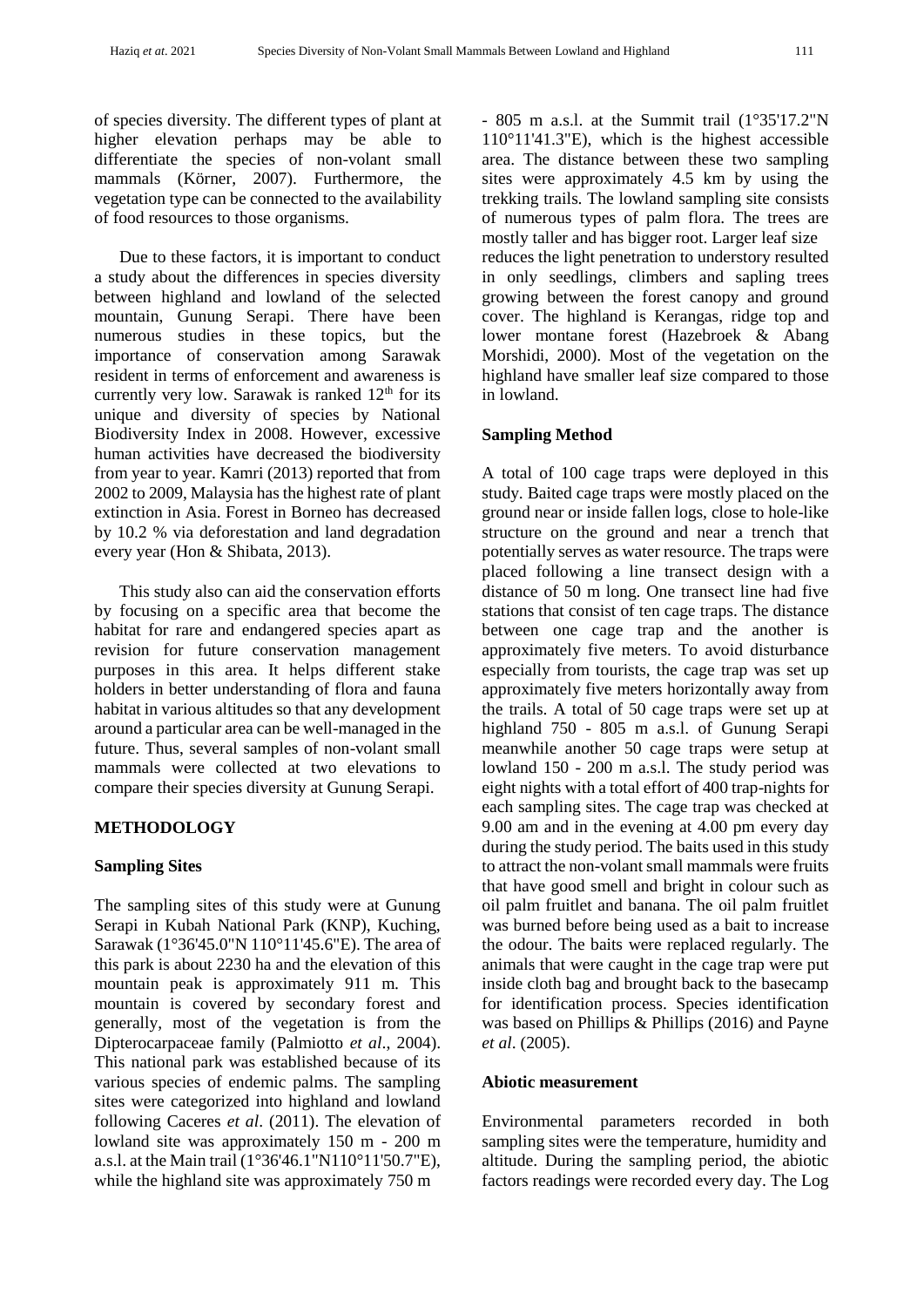Tag Recorder was used to measure temperature and humidity, while Global Positioning System (Garmin GPS 73) was used to pinpoint location and determine elevation.

#### **Statistical Analysis**

The sampling data was analyzed by using R statistical software version 4.0.5 (R Core Team, 2017). Shannon Diversity in the R packages "iNEXT" (Hsieh *et al*., 2016) was used to determine species diversity. Pielou evenness index was used to estimate species evenness. While for species richness, Margalef richness index was used. Rarefaction curve was computed using R package "ggplot2" (Wickham, 2011). The t-test was used to determine whether there is a significant difference between species diversity of highland and lowland areas by using Past software (Hammer *et al*., 2001). If the p value is less than 0.05, the diversity is considered significantly different.

## **RESULTS**

A total of 26 individuals of non-volant small mammals belonging to 11 species in eight genera and four families were caught during this study (Table 1). The number of individuals caught at both lowland and highland was 13 each. In this study, with four individuals each, *Maxomys rajah*, *M. whiteheadi*, *Leopoldamys sabanus*, and *Rattus exulans* had the highest abundance, followed by *Tupaia montana*, *T. tana*, and *Sundamys muelleri* with two individuals each, and *Niviventer cremoriventer*, *T. gracilis*, *Sundasciurus lowii*, and *Echinosorex gymnura* with only one (Table 1). Based on the 2020 IUCN Red List, nine species were listed under least concern category while the other two species were listed as vulnerable.

Based on Figure 1, the number of species captured at lowland KNP was horizontal starting from the  $6<sup>th</sup>$  sampling day. This indicates there was no new recorded species found, hence the species accumulation curve has reached asymptote. The number of species captured remain increasing at the 8th sampling day at highland KNP. This increasing pattern indicated that if the number of sampling days were extended and sampling sites were added, more species may be captured.

Based on Table 2, the Shannon species diversity index (H') for the highland is higher than the lowland. For the species richness index (D), the value between highland and lowland was similar. The species evenness index (J') showed that, the highland has higher value than the lowland. Both sampling sites caught the same number of species which is eight. There was no significant difference in all the species diversity indices of non-volant small mammals ( $p = 0.978$ ,  $p > 0.05$ ) between highland and lowland in KNP.

In comparison to the number of individuals, Shannon species diversity at the highlands is higher than at the lowlands (Figure 2). Rarefaction estimates that species diversity will increase with number of individuals in both area (Figure 2). It indicates that even if sampling sites in lowland reached asymptote in species accumulation curve (Figure 1), by increasing the number of sampling days, the species diversity and number of individuals may increase.

The average of environmental data collected throughout the study period between highland and lowland was slightly different. The temperature for lowland was 24.77 °C while the humidity was 98.81 % RH. The temperature and humidity was lower than the expected measurement possibly because of the rainy seasons along the study period. For the highland, the temperature was 21.52 °C and the humidity was 98.13 % RH.



#### **DISCUSSION**

Most samples caught were from family Muridae with a total of 19 individuals. The result from this study showed that there was no significant difference in species diversity between highland and lowland as most of the non-volant small mammals species caught were present in both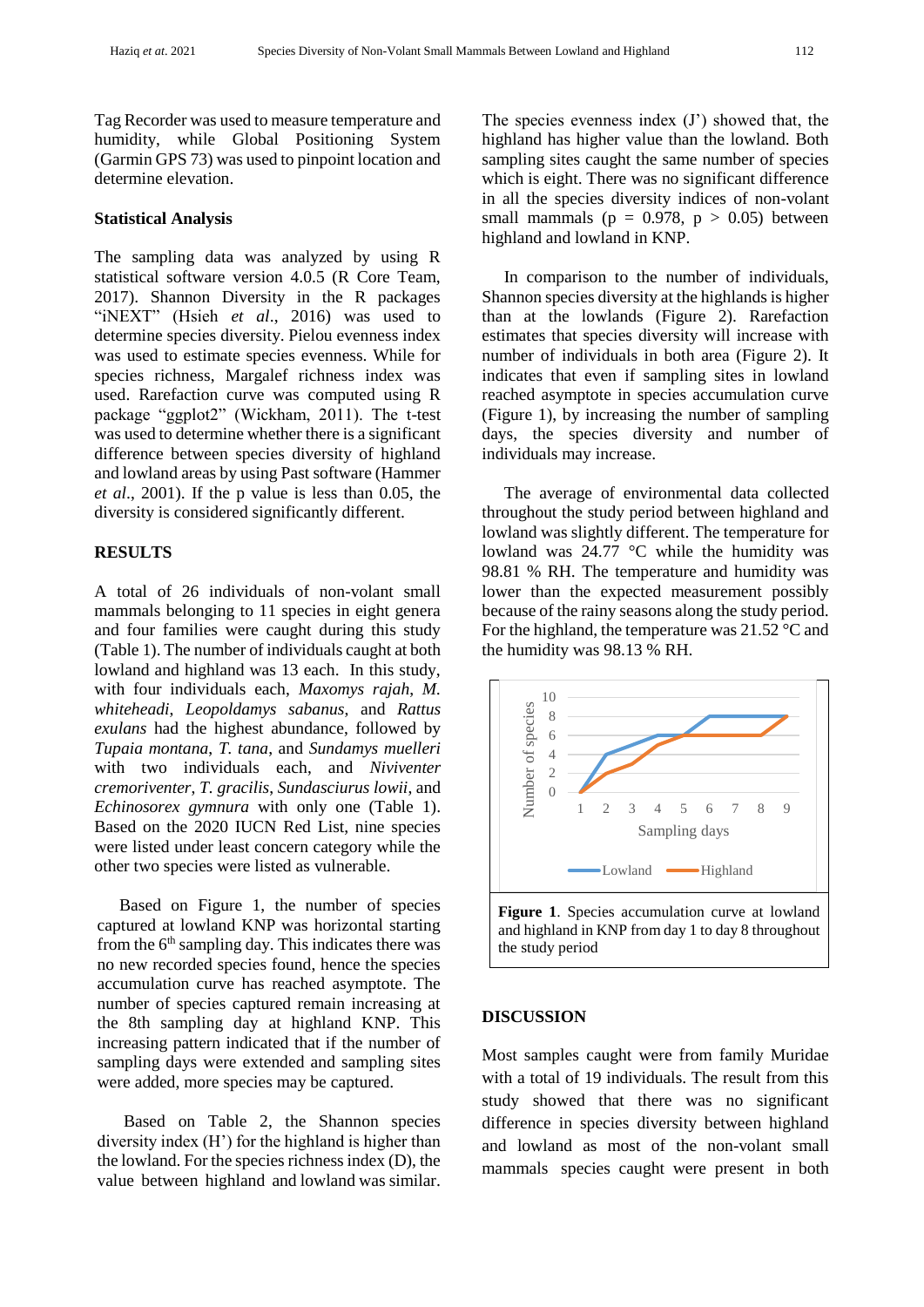|                          | <b>Number of individuals</b> |                                               |                      |
|--------------------------|------------------------------|-----------------------------------------------|----------------------|
| Family<br><b>Species</b> | Lowland<br>(<200 m a.s.1)    | <b>Highland</b><br>$($ >750 m – 805 m a.s.l.) | <b>IUCN</b> Status   |
| <b>Erinaceidae</b>       |                              |                                               |                      |
| Echinosorex gymnura      |                              |                                               | <b>Least Concern</b> |
| Muridae                  |                              |                                               |                      |
| Leopoldamys sabanus      |                              | 3                                             | <b>Least Concern</b> |
| Maxomys rajah            |                              |                                               | Vulnerable           |
| Maxomys whiteheadi       | 3                            |                                               | Vulnerable           |
| Niviventer cremoriventer |                              |                                               | <b>Least Concern</b> |
| Rattus exulans           |                              | 3                                             | <b>Least Concern</b> |
| Sundamys muelleri        |                              |                                               | <b>Least Concern</b> |
| <b>Sciuridae</b>         |                              |                                               |                      |
| Sundasciurus lowii       |                              |                                               | <b>Least Concern</b> |
| <b>Tupaiidae</b>         |                              |                                               |                      |
| Tupaia gracilis          |                              | ı                                             | <b>Least Concern</b> |
| Tupaia montana           |                              | 2                                             | <b>Least Concern</b> |
| Tupaia tana              |                              |                                               | <b>Least Concern</b> |
| <b>Total individuals</b> | 13                           | 13                                            |                      |

**Table 1:** Summary of small mammals captured in Kubah National Park

**Table 2:** The Shannon diversity index (H'), species richness index (D) and the number of species (N) at highland  $(750 \text{ m} - 805 \text{ m})$  and lowland  $(150 \text{ m} - 200 \text{ m})$ 

| <b>Elevation</b> | Lowland | <b>Highland</b> |  |
|------------------|---------|-----------------|--|
| H'               | 1.885   | 1.951           |  |
| D                | 2.729   | 2.729           |  |
|                  | 0.906   | 0.938           |  |
| N                |         |                 |  |
| $p = 0.97813$    |         |                 |  |



**Figure 2**. The species diversity rarefaction curves for non-volant small mammals between highland and lowland combined over 8 days of sampling days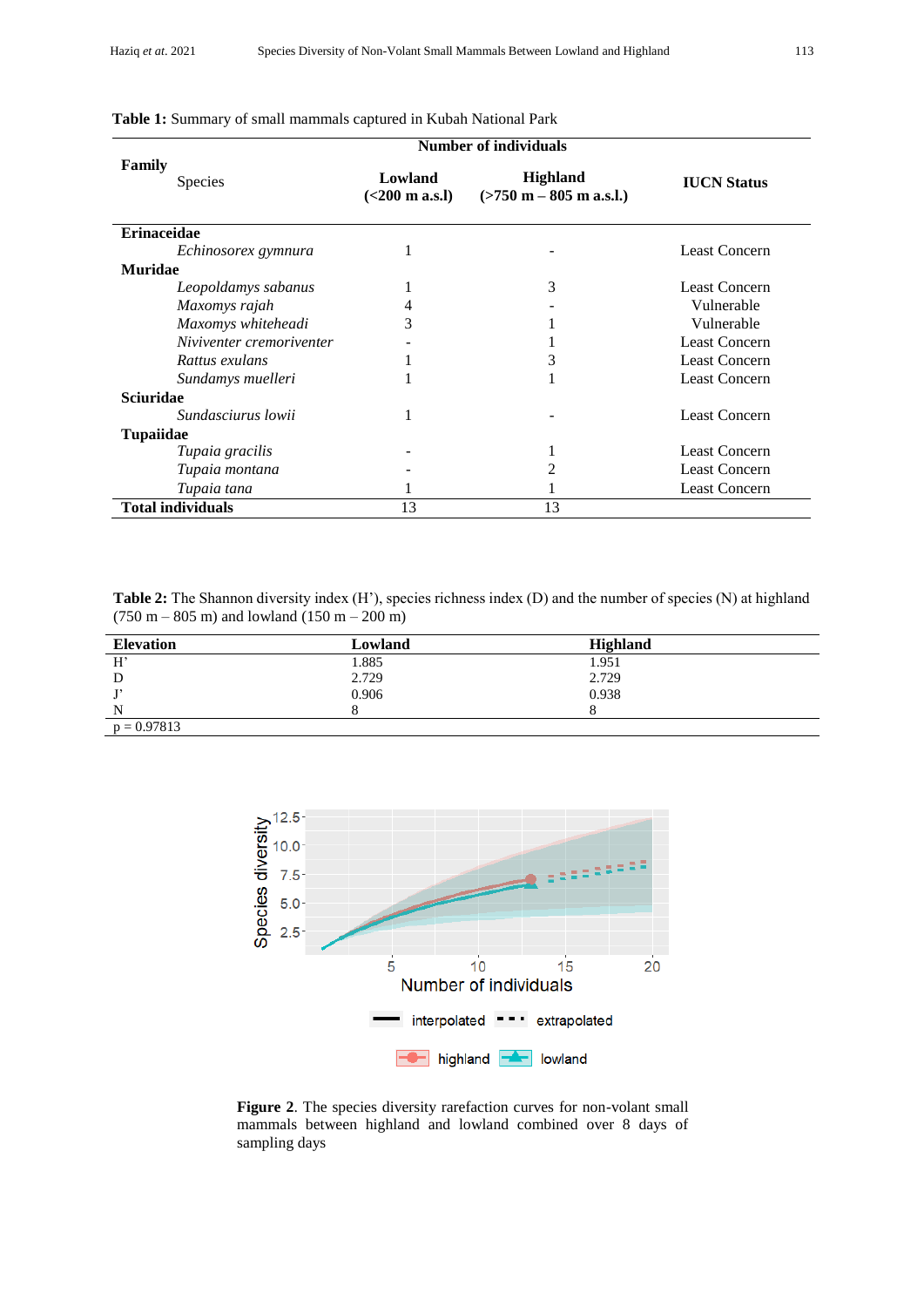elevations. Gunung Serapi may not be high enough to allow distinguishing species that are highland or lowland specialist. The exact distance travelled by non-volant small mammals are still in study. According to Wen *et al*. (2016), the dispersal of non-volant small mammals depends on the geographical features of the area and the travelling ability of the species itself. For example, the squirrel species travelled mostly depends on the trees (Lurz *et al*., 1997), meaning the absence of tree in a particular area can make the dispersal become difficult for them. However, in KNP, most of the area were covered by trees so basically for those species whose lives depend on trees can travel almost to everywhere in KNP.

*Maxomys whiteheadi*, *L. sabanus*, *R. exulans*, *T. tana* and *S. muelleri* were generally found all over the elevation (Heideman *et al*., 1987; Nor, 2001). Somehow during this study, *M*. *rajah* and *S*. *lowii* were only found at the lowland at KNP. But according to Langham (1983) and Nor *et al*. (2001), these two species were also found at highland and lowland in Gunung Jerai and Gunung Kinabalu. The same goes for *N. cremoriventer* that can be found all over the elevations (Nor *et al*., 2001). Meanwhile in KNP, *T. gracilis* was only found at the highland. However, Helgen (2005) stated, it can be found below 1200 m a.s.l. which means it can also be encountered in both elevations. This indicates that most of the species that captured during this study were the species that lived and distributed at both elevations. Only *E. gymnura* that was encountered at the lowland (Batin *et al*., 2002) while *T. montana* was encountered at the highland (Nor, 2001) which only lived higher than 300 m a.s.l. This result is congruent in why there were no significant differences between species diversity at highland and lowland in KNP.

The capture rate over the eight-night study period was only 3.25 % (Theuerkauf *et al*., 2011). Based on the relative humidity recorded, the data was almost dew point (100 % RH) which means the possibility of rain was high (Umoh *et al*., 2013). Heaney (2001) stated, the lowland received more rainfall than highland. This statement explained the relative humidity data at the highland (98.13 %) that is slightly lower from the lowland (98.81 %).

The rainfall has resulted in a low capture rate of non-volant small mammals (Dickman *et al*., 1999; Khan *et al*., 2017). Most of our sampling days were rainy days because of the rainy seasons. This also causes the bait to rot faster, and the odour becomes weaker. As a result, non-volant small mammals are less attracted to the bait. To increase the catch rate and number of species caught, the study needs to use pitfall trap method as well to target shrews and other small mammals that live at the forest floor (Khan *et al*., 2017), increase the number of sampling days, sampling during sunny season and diversify the area for deploying catch traps to represent different microhabitat (Jayaraj *et al*., 2013).

Based on the study by Grytnes and Beaman, (2006), the species richness of the plant at 300 m to 900 m has not much different. Plant species richness has been reported to play an important role in determining species richness of small mammals (Chen *et al*., 2017b). So, it is possible for the nonvolant small mammals that were caught in this study that feed on a certain type of seeds to get the food resources at any elevation in KNP. This resulted in same value of species richness between lowland ( $D = 2.729$ ) and highland ( $D = 2.729$ ). Zenkova and Rapoport (2011) stated the abundance of earthworms starts to decrease at the alpine zone which is food resources for some non-volant small mammals species. Hence, the number of species encountered at highland should be lower than at the lowland. Unfortunately, Gunung Serapi was only 805 m a.s.l. which not high enough to have this alpine zone (2900 m a.s.l. and above) (Jayaraj *et al*., 2006) that resulted in same number of species encounter for both highland and lowland in this study. However, it potentially records unique species composition between lowland and sub montane area.

The major factors that influence the species distribution at different altitudes are temperature and humidity (Kluge *et al*., 2006). The higher species diversity can be found mostly in the warmer and drier conditions against the cooler and wetter condition (Nor, 2001). Throughout the study period, the data collected for average temperature and average relative humidity recorded was 24.77 °C and 98.81 % RH for the lowland while 21.52 °C and 98.13 % RH for the highland. In contrast, Stevens and Husband (1998) stated that species diversity increases when the air temperature becomes lower and humidity becomes higher.

However, based on the data, there was a very slight difference between temperature and humidity recorded. This resulted and supported in low differences of species diversity from the sample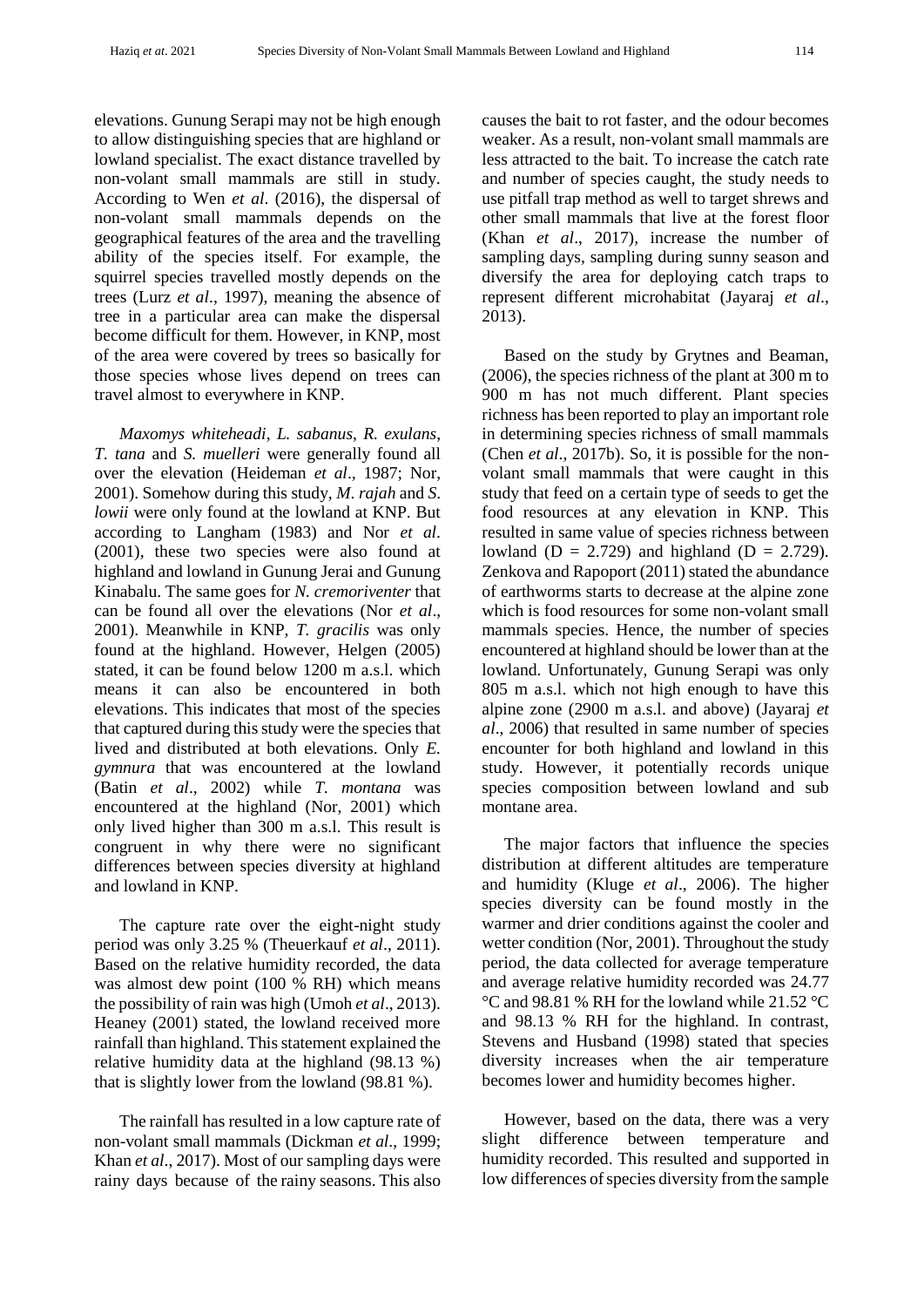collected between highland  $(H' = 1.951)$  and lowland ( $H' = 1.885$ ).

The diverse microhabitat provided by the primary forest's diversity have generally provide suitable surrounding for the insect (Richards *et al*., 1996). However, both sampling sites were located in secondary forest which may result in low number of insect diversity. Some of the invertebrates only chose selected trees or plants that are suitable for their larval diet (Schulze *et al*., 2001) which makes some of them only abundance in selected area. Perhaps, the undisturbed non-trails forest deeper inside KNP can provide numerous types of vegetation can be resulting in higher number of non-volant small mammal species (Clements *et al*., 2014).

Lastly, the recommendation for studying diversity in different elevations is to increase more sampling sites and wider the elevations so the number of species encounters can be increase. Another recommendation is to plan a proper sampling date to avoid rainy seasons so the catch rate can be increased.

#### **CONCLUSION**

As a conclusion, the abundant species of nonvolant small mammals caught in KNP were *M. rajah*, *M. whiteheadi*, *L. sabanus* and *R. exulans*. Most of them can be found at highland and lowland of KNP. It can be concluded that the species diversity and species richness of non-volant small mammals between highland and lowland is not significantly different. The major reason was the height of Gunung Serapi was not high enough to distinguish the species that live specifically either at highland or lowland. More sampling required to further validate the effect of both temperature and humidity. This study is important for conservation purposes as the evidence which the non-volant small mammal species that was discovered in the past can still be found in current days.

## **ACKNOWLEDGEMENT**

We would like to thank the Faculty of Resource Science and Technology, Universiti Malaysia Sarawak and Sarawak Forest Department for the permission [(281)JHS/NCCD/600-7/2/107 and WL140/2018] to conduct this study.

#### **REFERENCES**

- Batin, Z., Nor, S.M. & Ahmad, M.Y. (2002). Influence of elevational habitat changes on non-volant small mammal species distribution and diversity on Mount Nuang, Hulu, Langat, Selangor Malaysia. *Pakistan Journal of Biological Sciences*, 5(8): 819-824.
- Caceres, N.C., Godoi, M.N., Hannibal, W. & Ferreira, V.L. (2011). Effects of altitude and vegetation on small- mammal distribution in the Urucum Mountains, western Brazil. *Journal of Tropical Ecology,* 27(3): 279- 287.
- Chen, W., Zhong, J., Sun, S., Xie, Z. & Zhou, Y. (2017a). Fuelwood collection depresses the seeddispersal service provided by rodents. *Forest Ecology and Management*, 406: 53-60.
- Chen, Z., He, K., Cheng, F., Khanal, L., & Jiang, X. (2017b). Patterns and underlying mechanisms of non-volant small mammal richness along two contrasting mountain slopes in southwestern China. *Scientific Reports*, 7: 13277.
- Clements, G.R., Lynam, A.J., Gaveau, D., Yap, W.L., Lhota, S. Goosem, M., Laurance, S. & Laurance, W.F. (2014). Where and how are roads endangering mammals in Southeast Asia's forests? *PloS One*, 9(12): e115376.
- Dickman, C.R., Mahon, P.S., Masters, P. & Gibson, D.F. (1999). Long-term dynamics of rodent populations in arid Australia: the influence of rainfall. *Wildlife Research*, 26(4): 389-403.
- Grytnes, J.A. & Beaman, J.H. (2006). Elevational species richness patterns for vascular plants on Mount Kinabalu, *Borneo. Journal of Biogeography*, 33(10): 1838-1849.
- Hammer, Ø., Harper, D.A. & Ryan, P.D. (2001). PAST: Paleontological statistics software package for education and data analysis. *Palaeontologia Electronica*, 4(1): 9.
- Hazebroek, H.A. & Abang Morshidi, A.K. (2000). *National Parks of Sarawak. Kota Kinabalu*, Sabah: Natural History Publications (Borneo).
- Heaney, L.R. (2001). Small mammal diversity along elevational gradients in the Philippines: An assessment of patterns and hypotheses. *Global Ecology and Biogeography*, 10(1): 15-39.
- Heideman, P.D., Heaney, L.R., Thomas, R.L. & Erickson, K.R. (1987). Patterns of faunal diversity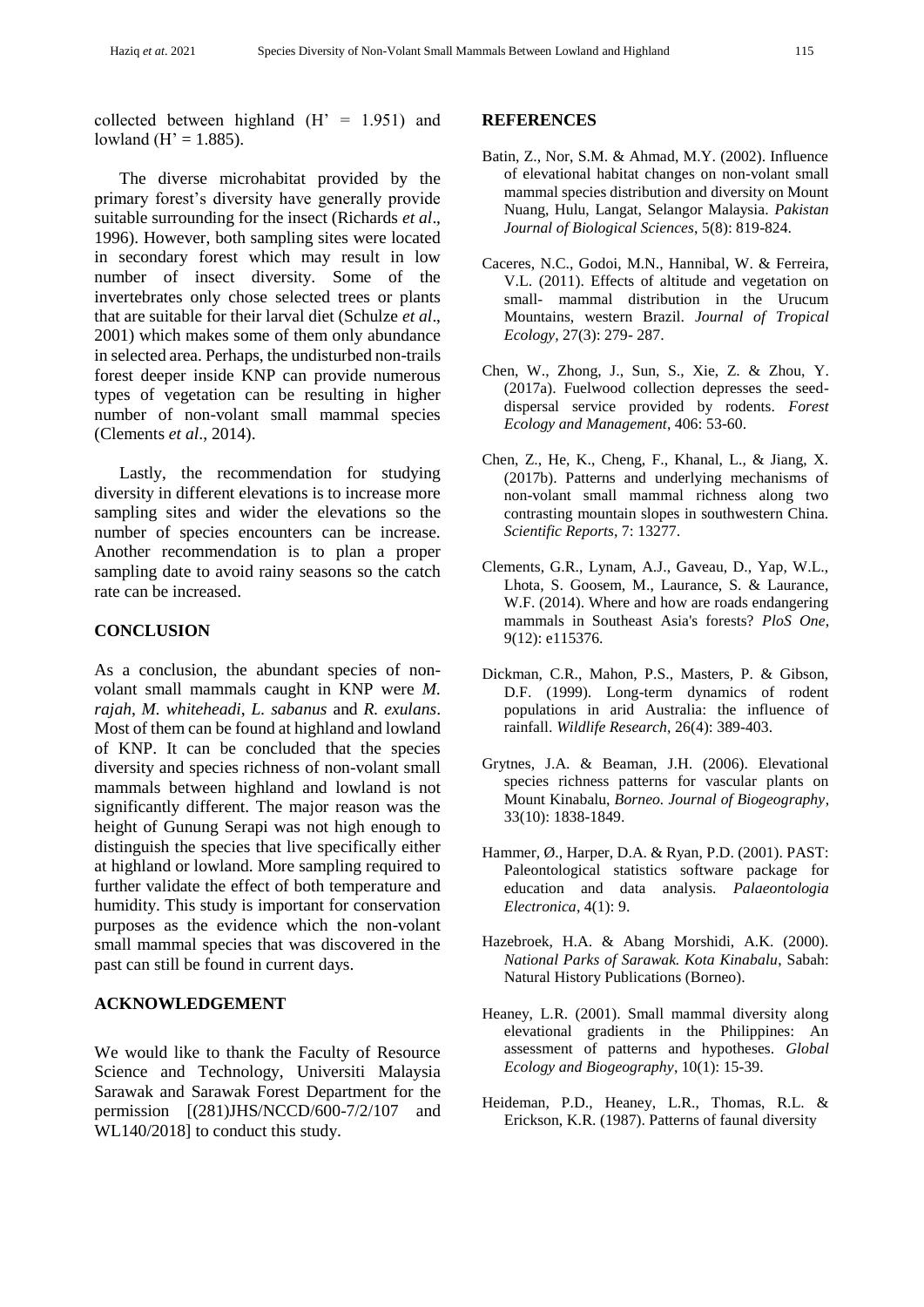and species abundance of non-volant small mammals on Negros Island, Philippines. *Journal of Mammalogy*, 68(4): 884-888.

- Helgen, K.M. (2005). Order Scandentia. *Mammal species of the world: A taxonomic and geographic reference.* In Wilson D.E. & Reeder D.M., (eds.). 3rd ed. Johns Hopkins University Press, Baltimore, Maryland, Pp. 104-109.
- Hon, J. & Shibata, S. (2013). A review on land use in the Malaysian state of Sarawak, Borneo and recommendations for wildlife conservation inside production forest environment. *Borneo Journal of Resource Science and Technology*, 3(2): 22-35.
- Hsieh, T.C. Ma, K.H. & Chao, A. (2016). iNEXT: An R package for rarefaction and extrapolation of species diversity (H ill numbers). *Methods in Ecology and Evolution*, 7(12): 1451-1456.
- IUCN 2020. The IUCN Red List of Threatened Species. http://www.iucnredlist.org. Downloaded on 24 August 2020
- Jayaraj, V.K., Abdullah, M.T., Khan, F.A. & Ketol, B. (2006). Bat survey of Mount Penrisen and notes on the rare *Kerivoula minuta, Kerivoula intermedia* and *Hipposideros coxi* in Sarawak, *Borneo. Journal of Biological Sciences*, 6(4): 711-716.
- Jayaraj, V.K., Daud, S.H.M., Azhar, M.I., Sah, S.A.M., Mokhtar, S.I. & Abdullah, M.T. (2013). Diversity and conservation status of mammals in Wang Kelian state Park, Perlis, Malaysia. *Check List*, 9(6): 1439- 1448.
- Jones, C.G., Ostfeld, R.S., Richard, M.P., Schauber, E.M. & Wolff, J.O. (1998). Chain reactions linking acorns to gypsy moth outbreaks and Lyme disease risk. *Science*, 279(5353): 1023-1026.
- Kamri, T. (2013). Willingness to pay for conservation of natural resources in the Gunung Gading National Park, Sarawak. *Procedia-Social and Behavioral Sciences*, 101: 506-515.
- Khan, F.A.A., Tahir, N.F.D.A., Rahman, S.P.H., Dee, J.W., Morni, M.A., Rosli, Q.S., Tingga, R.C.T., Rahman, M.R.A. & Azhar, I. (2017). Small mammals from Samunsam Wildlife Sanctuary, Sarawak, Malaysian Borneo. *Borneo Journal of Resource Science and Technology*, 7(2): 98-106.
- Kluge, J., Kessler, M., & Dunn, R.R. (2006). What drives elevational patterns of diversity? A test of geometric constraints, climate and species pool effects for pteridophytes on an elevational gradient in Costa Rica. *Global Ecology and Biogeography*, 15(4): 358-371.
- Körner, C. (2007). Climatic treelines: Conventions, global patterns, causes (Klimatische Baumgrenzen: Konventionen, globale Muster, Ursachen). *Erdkunde*, 61(4): 316-324.
- Langham, N. (1983). Distribution and ecology of small mammals in three rain forest localities of Peninsular Malaysia with particular references to Kedah Peak. *Biotropica*, 15(3): 199-206.
- Lim, B. K., & Pacheco, V. (2016). Small non-volant mammals. In Larsen, T.H. (ed.). Core Standardized Methods for *Rapid Biological Field Assessment. Conservation International, Arlington*, VA, 84-92.
- Lurz, P.W.W., Garson, P.J. & Wauters, L.A. (1997). Effects of temporal and spatial variation in habitat quality on red squirrel dispersal behaviour. *Animal Behaviour*, 54(2): 427-435.
- McCain, Christy M. & Grytnes, J.A. (2010) Elevational Gradients in Species Richness. In: Encyclopedia of Life Sciences (ELS). John Wiley & Sons, Ltd: Chichester.
- Nor, S.M. (2001). Elevational diversity patterns of small mammals on Mount Kinabalu, Sabah, Malaysia. *Global Ecology and Biogeography*, 10(1): 41-62.
- Nor, S.M., Batin, Z. & Akbar, Z. (2001). Elevational diversity pattern of non-volant small mammals on Mount Nuang, Hulu Langat, Selangor. *Journal of Biological Sciences,* 1(11): 1081-1084.
- Norton, D.A. (1985). A multivariate technique for estimating New Zealand temperature normal. *Weather and climate*, 5(2): 64-74.
- Palmiotto, P.A., Davies, S.J., Vogt, K.A., Ashton, M.S., Vogt, D.J. & Ashton, P.S. (2004). Soil ‐related habitat specialization in dipterocarp rain forest tree species in Borneo. *Journal of Ecology*, 92(4): 609- 623.
- Payne, J., Francis, C.M. & Phillips, K. (2005). *A Field Guide to the Mammals of Borneo.* The Sabah Society, Kota Kinabalu.
- Phillips, Q. & Phillips, K. (2016). *Mammals of Borneo and Their Ecology: Sabah, Sarawak, Brunei and Kalimantan.* Kota Kinabalu: Natural History Publications.
- Richards, P.W., Frankham, R. & Walsh, R.P.D. (1996). *The Tropical Rain Forest: An Ecological Study*. Cambridge University Press.
- R Core Team (2017). R: A language and environment for statistical computing. R Foundation for Statistical